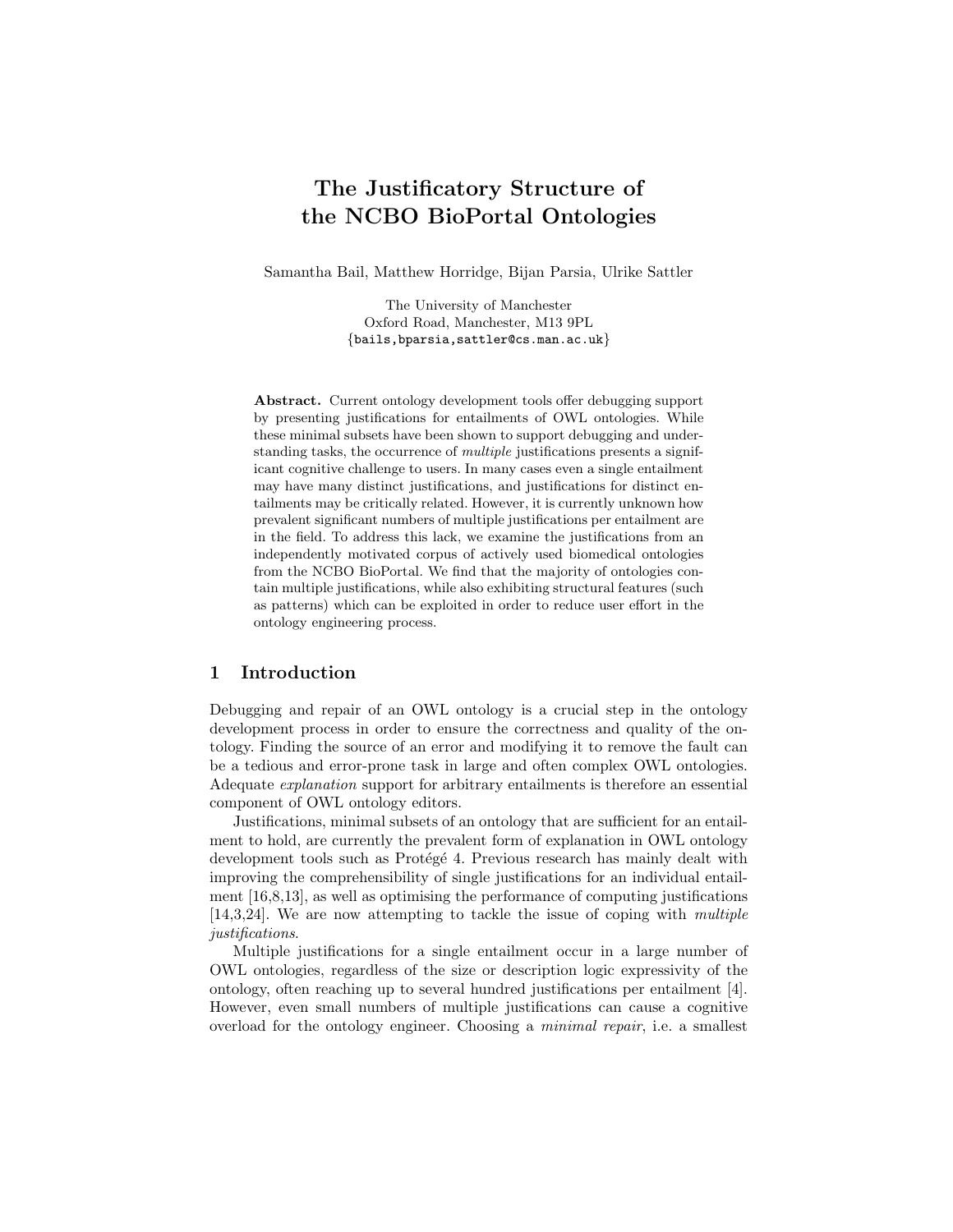possible modification to remove the entailment without affecting the remainder of the ontology, requires significant cognitive effort from the user when faced with not just one, but multiple justifications.

Further, repairing entailments in isolation might also cause non-minimal repairs, as demonstrated in [15]. Considering multiple entailments to repair simul- $\alpha$  taneously almost certainly<sup>1</sup> requires the user to deal with multiple justifications. As in the case of multiple justifications for a single entailment, the ontology engineer must recognize relationships between the justifications in order to find a suitable repair. While the root and derived justifications described in [15] point out one type of relations (namely subset relations), there exist many other structural aspects of justifications which have not been explored yet.

While there is a clear use case for improved coping mechanisms, we may also consider gathering additional knowledge about an ontology from the justifications occurring in it. A user may want to learn about the modelling of an ontology by considering not only its explicitly asserted structure and metrics, but also its implicit structure, which is described by the relations between entailments and their entailing axiom sets.

To date, there has been no systematic investigation into the problem of multiple justifications in an independently motivated corpus of OWL ontologies. In this paper, we analyse the relationships between justifications in a set of ontologies from the biomedical domain which were extracted from the NCBO BioPortal.<sup>2</sup> This analytical work constitutes the first step on the road to developing an explanation tool with improved coping strategies for multiple justifications with the aim of supporting ontology engineers in the debugging process.

To facilitate the description of justificatory structure, we introduce a graphbased framework for capturing and analysing relationships between justifications in OWL ontologies. Using these JGraphs, we outline different aspects of the justificatory structure and perform an analysis of an ontology corpus. The contributions of this paper are: 1) A framework to compute and describe the justificatory structure as the foundation for improved explanation support for multiple justifications. 2) Metrics for OWL ontologies that describe implicit features of the ontology. 3) A survey of a representative set of bio-ontologies that demonstrates the concept of justificatory structure and provides insight into structural aspects of the corpus.

# 2 Preliminaries

In the following section we provide a brief overview of the Web Ontology Language OWL and discuss the notion of entailment sets. We then introduce justifications as a form of explanation for entailments.

<sup>&</sup>lt;sup>1</sup> A set of axioms can be a minimal entailing set for multiple entailments.

<sup>2</sup> http://bioportal.bioontology.org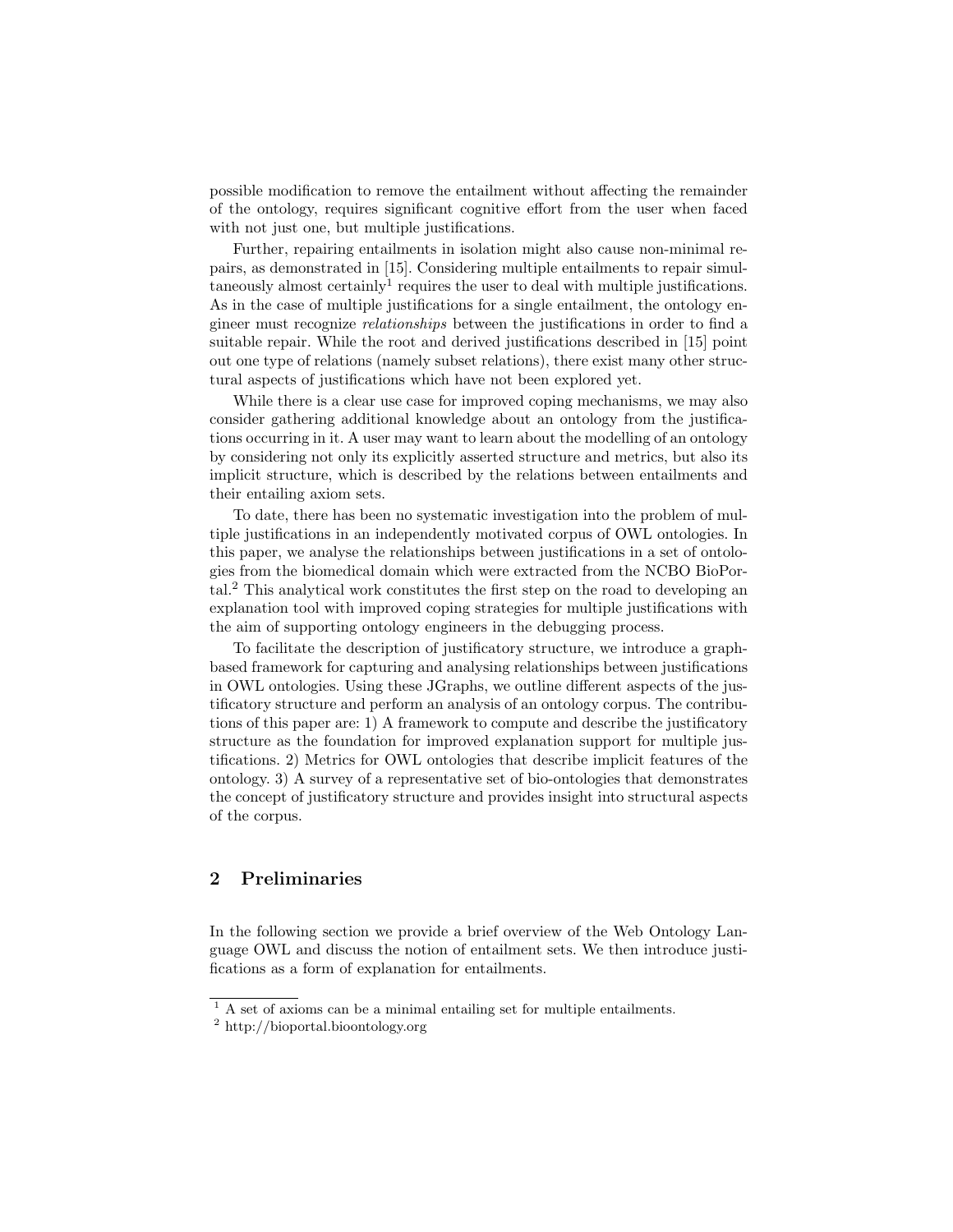## 2.1 OWL

The Web Ontology Language OWL  $2<sup>3</sup>$  may be regarded as a syntactic variant of the expressive description logic (DL) [2]  $\mathcal{SROIQ}$ , with an OWL 2 ontology corresponding to a set of  $\mathcal{SROTQ}$  [11] axioms. These axioms, i.e. statements about the entities in the ontology, can take the form of subsumptions (denoted by the symbol  $\subseteq$  in DL and SubClassOf in OWL Manchester Syntax<sup>4</sup>) and equivalent classes (denoted by  $\equiv$  in DL and EquivalentClasses in Manchester Syntax). They may involve complex class expressions to describe the relationships between the classes in the ontology, which are based on a wide range of available constructors in OWL 2. For example, the equivalent class axiom

DNA ≡ NucleicAcid  $\Box$  ∃ hasPart.Deoxynucleotide

defines the class DNA as a NucleicAcid that has some (at least one) part which is a Deoxynucleotide. In addition to subsumptions and equivalences between classes, we can also make statements about the *individuals* and the *roles* in the ontology. In the remainder of this paper we will use the term OWL interchangeably with OWL 2 when referring to OWL 2 ontologies.

## 2.2 Entailments

Any statement which holds in all models of an ontology  $\mathcal O$  is considered an entailment of the ontology. For example, an ontology  $\mathcal O$  containing the above axiom entails that DNA is a subclass of NucleicAcid, which is expressed as  $\mathcal{O} \models$  $DNA \nightharpoonup NucleicAcid.$ 

We consider the entailment set of an ontology to be a set of entailments of interest, given by a function  $\varepsilon(\mathcal{O})$ :

**Definition 1 (Entailment set)** Let  $\mathcal O$  be an ontology and  $\varepsilon(\mathcal O)$  a function that returns a finite set of axioms  $\{\eta_1 \dots \eta_n\}$  such that  $\mathcal{O} \models \eta_i$ ; this set is an entailment set of O.

While the entailment relation  $\mathcal{O} \models \eta$  is well defined through the semantics of description logics, the term is often used in an ambiguous way [6]. In order to specify a particular *finite* subset of the set of all entailments of an ontology  $\mathcal{O}$ , multiple variables need to be fixed: For the purpose of analysing the justificatory structure of ontologies, we focus on entailments that are *direct subsumptions* between atomic (named) classes, including  $\top$  and  $\bot$ . This set includes asserted entailments, as there may be additional (other than the axiom itself) reasons for the entailment to hold, which may be missed when excluding asserted entailments from the analysis. Tautologies such as  $A \subseteq A$ ,  $A \subseteq \top$  and  $\bot \subseteq A$  for a named class A are omitted, as they hold no information value.

 $3 \text{ http://www.w3.org/TR/2009/REC-ow12-overview-20091027}$ 

<sup>4</sup> http://www.w3.org/TR/owl2-manchester-syntax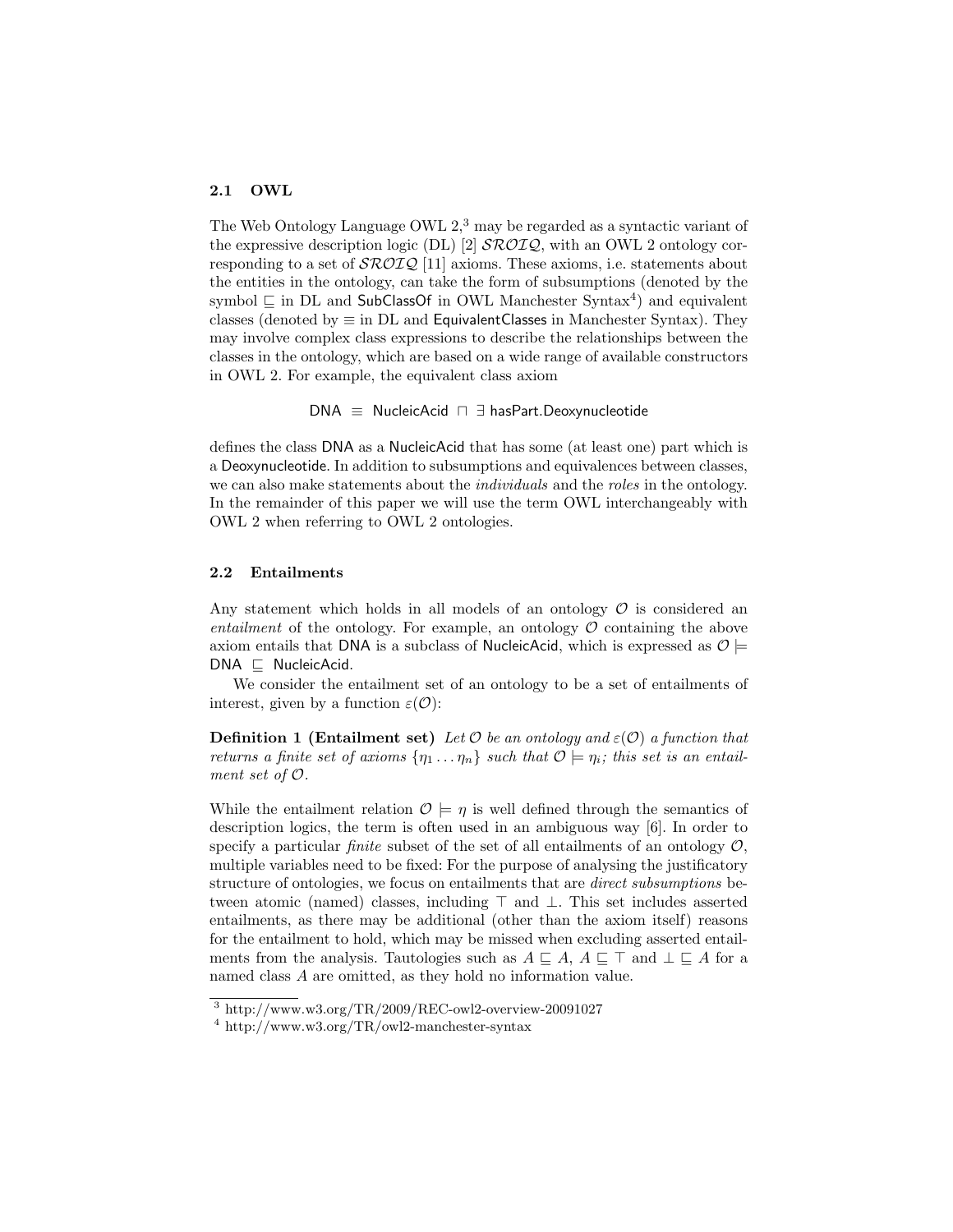#### 2.3 Justifications

Justifications [23,20] are a form of explanation of entailments of OWL ontologies, which is used in OWL ontology editors such as Protégé 4 to provide explanation support to the user. A justification is a minimal subset of an ontology  $\mathcal O$  that causes an entailment  $\eta$  to hold.

**Definition 2 (Justification)**  $\mathcal J$  is a justification for  $\mathcal O \models \eta$  if  $\mathcal J \subseteq \mathcal O, \mathcal J \models \eta$ and, for all  $\mathcal{J}' \subset \mathcal{J}$ , it holds that  $\mathcal{J}' \nvDash \eta$ .

For every axiom which is asserted in the ontology, the axiom itself naturally is a justification. We are, however, only interested in non-trivial entailments, i.e. justifications which have some (at least one) justification which is not the axiom itself; in this case, the justification is also called a non-trivial justification.

A justification is defined with respect to a single entailment  $\eta$  and an ontology  $\mathcal{O}$ ; in order to describe the set of all justifications for all entailments in an entailment set  $\varepsilon(\mathcal{O})$ , we introduce the notion of *justification sets*:

Definition 3 (Justification set) Given an ontology  $\mathcal O$  and a function  $\varepsilon(\mathcal O)$ , the justification set  $Justs(\mathcal{O},\varepsilon)$  is the set of all justifications  $\{\mathcal{J}_1 \dots \mathcal{J}_m\}, \mathcal{J}_i \subseteq$  $\mathcal{O}$ , for the axioms in the entailment set  $\varepsilon(\mathcal{O})$ .

Further, we define the set of all axioms occurring in all justifications for a particular entailment set:

#### Definition 4 (Justification axioms)

$$
JustAx(\mathcal{O},\varepsilon) = \{ \alpha \mid there \ is \ a \ \mathcal{J} \in Justs(\mathcal{O},\varepsilon) \ s.t. \ \alpha \in \mathcal{J} \}
$$

With respect to debugging unwanted entailments (i.e.  $\varepsilon(\mathcal{O})$  is the set of all unwanted entailments, e.g. unsatisfiable classes) of an ontology, a repair is a subset of  $JustAx(\mathcal{O},\varepsilon)$  which, if removed from the ontology, would break all these unwanted entailments. We are particularly interested in finding a minimal repair, which corresponds to a minimal hitting set [21] for the justifications in  $Justs(\mathcal{O},\varepsilon).$ 

# 3 JGraphs

In this section we provide the necessary definitions for justification graphs which capture the relations between axioms in the ontology, justifications (sets of axioms) and entailments of interest. Based on the above definitions of entailments sets and justification sets, we can now define the justification graph of an ontology O. A justification graph (JGraph)  $G_{\mathcal{J}}$  is a directed graph whose set of vertices is the union of the set of axioms  $\varepsilon(\mathcal{O})$  which are entailed by  $\mathcal O$  and the set  $JustAx(\mathcal{O},\varepsilon)$  of axioms that participate in justifications for these entailments, together with the set of all justifications  $Justs(\mathcal{O}, \varepsilon)$ . The edges indicate whether an axiom is an element of a justification, and whether a justification is a justification for a particular entailed axiom; hence, the graph is bipartite.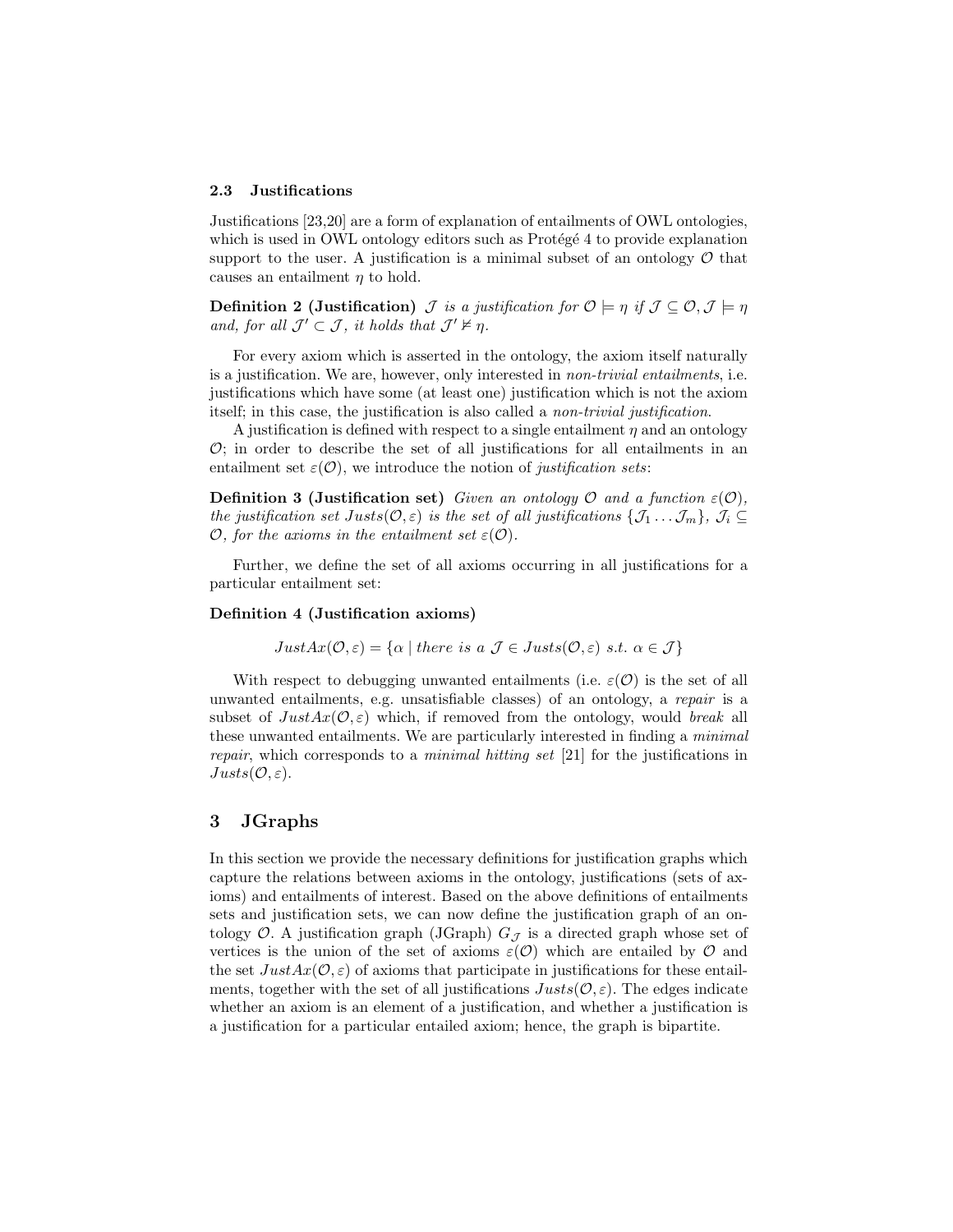#### Definition 5 (Justification graph)

$$
G_{\mathcal{J}} = (\varepsilon(\mathcal{O}) \cup JustAx(\mathcal{O}, \varepsilon) \cup Justs(\mathcal{O}, \varepsilon), E_1 \cup E_2) \text{ where}
$$
  
\n
$$
E_1 = \{(u, v) \in \varepsilon(\mathcal{O}) \cup JustAx(\mathcal{O}, \varepsilon) \times Justs(\mathcal{O}, \varepsilon) \mid u \in v\},
$$
  
\n
$$
E_2 = \{(v, w) \in Justs(\mathcal{O}, \varepsilon) \times \varepsilon(\mathcal{O}) \mid v \in Justs(\mathcal{O}, w)\}.
$$

Side remarks: 1) The set of justifications for a given set of entailments is unique, so is the set of axioms in the justifications, and the edges follow from these unambiguous relations; therefore the JGraph is unique. 2)  $\varepsilon(\mathcal{O})$  and  $JustAx(\mathcal{O},\varepsilon)$ are not disjoint; i.e. an axiom in  $\mathcal O$  may have a non-trivial justification, while also being an element of a justification for some other entailment. 3) Any axiom vertex in the graph with an in-degree of at least one is an entailment in  $\varepsilon(\mathcal{O})$ . (4) Similarly, any axiom vertex in the graph with an out-degree of at least one is in  $JustAx(\mathcal{O},\varepsilon)$ .

The principle of JGraphs is demonstrated by the following example ontology:

| $\mathcal{O} = \{A \sqsubseteq \exists R.B,$ | (a1) |
|----------------------------------------------|------|
| $\exists$ R.B $\sqsubseteq$ C $\sqcap$ D,    | (a2) |
| $A \sqsubset D$ ,                            | (a3) |
| $F \sqsubseteq G$                            | (a4) |

The entailment set  $\varepsilon(\mathcal{O})$  comprising the direct and indirect atomic subsumptions that are entailed by  $\mathcal O$  contains the following axioms:

$$
\varepsilon(\mathcal{O}) = \{ A \sqsubseteq C, \qquad (a5)
$$
  
 
$$
A \sqsubseteq D, \qquad (a3)
$$
  
 
$$
F \sqsubseteq G \} \qquad (a4)
$$

Only the first two entailments a5 and a3 in  $\varepsilon(\mathcal{O})$  have a non-trivial justification  $j1 = \{a1, a2\}$ , and the entailed axiom a3 has an additional trivial justification, which is the axiom itself:  $j2 = \{a3\}$ . The set of vertices in JGraph  $G_{\mathcal{J}}$  therefore is:  $\{a1, a2, a3, a5, j1, j2\}$ . The respective sets of edges in the graph are:  $E_1 =$  $\{(a1, j1), (a2, j1), (a3, j2)\}\$ and  $E_2 = \{(j1, a5), (j1, a3), (j2, a3)\}.$ 



Fig. 1. Example of a JGraph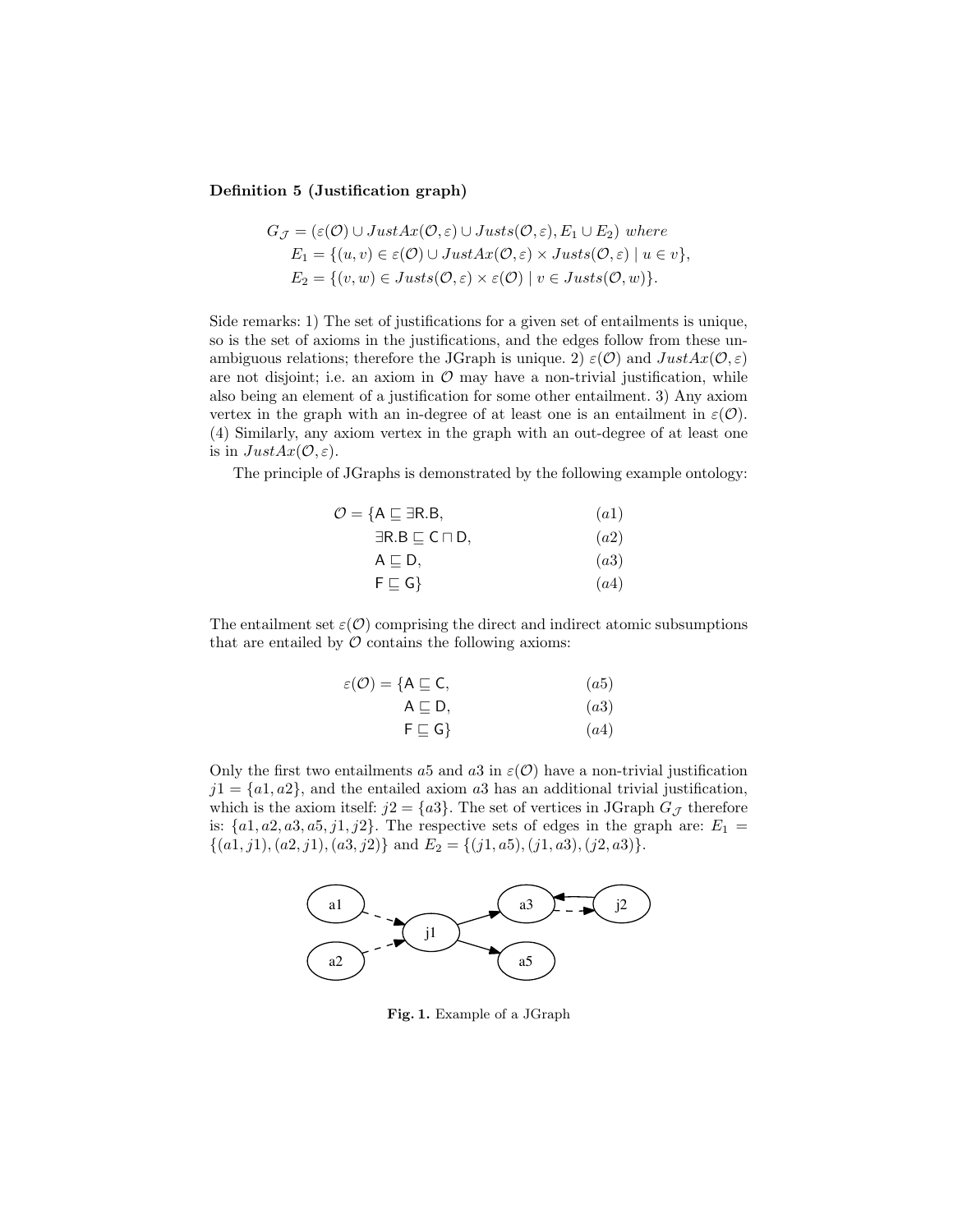## 4 Justificatory Structure

Using the JGraphs defined above, we outline different aspects of the justificatory structure, which allows us to examine and describe implicit structural properties of an OWL ontology.

#### 4.1 Number and Size of Justifications

Justificatory Redundancy The number of justifications per entailment is an indicator of *justificatory redundancy* in the ontology; it demonstrates 'how often the same thing is expressed in different ways'. The in-degree of entailments in the JGraph corresponds to this metric. We must point out that, while the term redundancy has mostly negative connotations, this measurement can also be a criterion for the richness and inferential power of an ontology. It is also not to be confused with logical redundancy, as this would imply that it is possible to remove a set of axioms from the ontology without breaking any entailments. Furthermore, we cannot make any claims about the purpose of the axioms in the justifications; they might have been added without the intention of causing the entailment.

Activity Finally, with respect to the user effort required when dealing with an ontology, we define the activity of an OWL ontology. This is the total number of axioms that occur in justifications for non-trivial entailments, that is, the size of the subset of the ontology which actively participates in inference. An ontology in which the set of asserted axioms is the same as the set of inferred ones (with respect to some definition of  $\varepsilon(\mathcal{O})$ ) has an activity value of 0. This measurement does not take into account equivalent sets of axioms where the axioms have different sizes; for example, a subsumption of the form  $A \sqsubset B \sqcap D$ ,  $A \subseteq C \sqcap D$  could be re-written into a single axiom  $A \subseteq B \sqcap C \sqcap D$ , which is logically equivalent, but has a lower activity value.

#### 4.2 Self-Justifications

Any justification which is simply the entailed axiom itself is classified as a selfjustification. In the JGraph this is expressed as a cycle between an axiom node and a justification node, where the in-degree of the justification node is one. The justification  $i^2$  in Figure 1 illustrates a self-justification for the axiom a3. There are different reasons for the existence of self-justifications: (1) A conscious design decision to improve reasoner performance or a tailoring towards a particular ontology browser interface which does not support reasoning, i.e. the inferred subsumptions were added back into the ontology. (2) The absence of a reasoner during the ontology engineering process and the modeller not being aware that the subsumption is already entailed. (3) The entailed subsumption could simply be a side-effect of axioms that were added to the ontology without the aim of causing the entailment.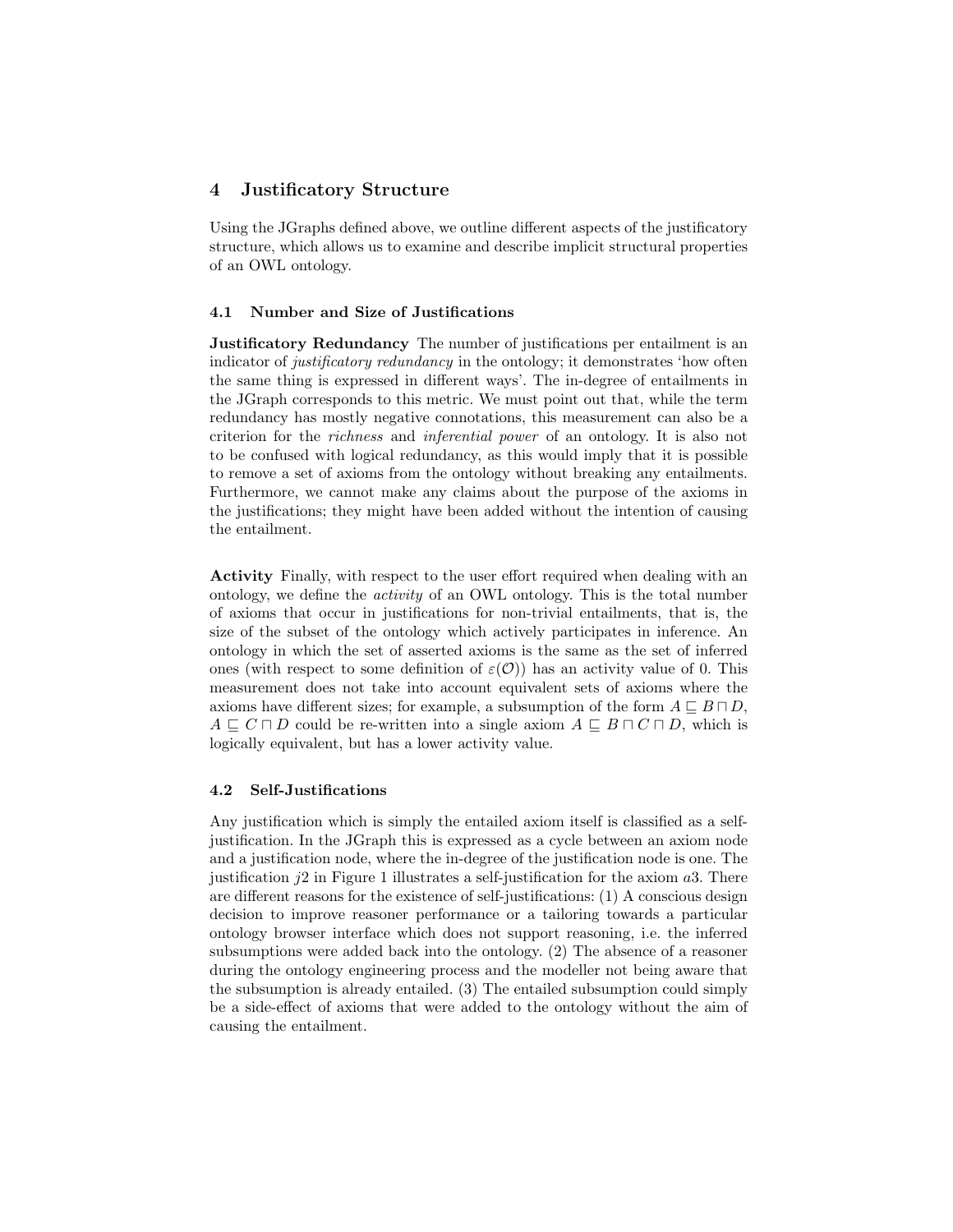## 4.3 Justification Overlap

Arbitrary Overlap Justifications for both single and multiple entailments may share some axioms, i.e. the justifications overlap to a certain extent. With respect to coping with multiple justifications, this overlap is an indicator for a common lemma, i.e. an intermediate entailment caused by a subset of a justification [9]. A suitable lemma may support understanding structural similarities between multiple justifications, which in turn reduces the task of understanding multiple seemingly distinct justifications to understanding a smaller number of lemmas.

Root and Derived Justifications A special case of justification overlap are root and derived unsatisfiable classes [15], which describes the containment of one justification in another. An unsatisfiable class  $C$  is *derived* if one of its justifications is a superset of the justification of another unsatisfiable class  $D$ ; all other unsatisfiable classes are roots. Meyer et al. [17] propose a repair strategy that extends root and derived unsatisfiable classes to arbitrary sets of entailments. These relationships are captured by the edge set  $E_3$  in the JGraph:

Definition 6 (Root and derived justifications) Given a JGraph  $G_{\mathcal{J}} =$  $(\varepsilon(\mathcal{O}) \cup JustAx(\mathcal{O},\varepsilon) \cup Justs(\mathcal{O},\varepsilon), E_1 \cup E_2)$  and a vertex  $v \in Justs(\mathcal{O},\varepsilon); v$  is a derived justification if there is a justification v' such that  $\{w \mid (w, v) \in E_1\}$  $\{w \mid (w, v') \in E_1\}$ . Else, v is a root justification.

This definition aligns with the root and derived unsatisfiable classes defined in [15]; in this case, the entailment set  $\varepsilon(\mathcal{O})$  is comprised of all unsatisfiable classes in an ontology  $\mathcal{O}$ .

Equality Equality is another special case of justification overlap, where the justifications for different entailments contain the same axioms. In terms of the JGraph, these justifications are represented by a single vertex which has an out-degree greater than one. The equality of justification is illustrated by the following two axioms from the above example ontology:

## Example 1 (Multiple Entailments)

$$
A \sqsubseteq \exists R.B
$$
  

$$
\exists R.B \sqsubseteq C \sqcap
$$

 $D$ 

This minimal set of axioms entails the two atomic subsumptions  $A \sqsubseteq C$  and  $A \sqsubseteq D$  and therefore represents a justification for both entailments. In the graph shown in Figure 1, this justification is represented by the vertex labelled  $j1$ , which entails the two axioms a3 ( $A \sqsubseteq D$ ) and a5 ( $A \sqsubseteq C$ ).

We may consider the number of axioms that a justification entails as the inferential power of the justification, answering the question 'how much can be expressed with how little?'. In the context of repairing unwanted entailments, users can benefit from examining multiple unwanted entailments at the same time if they share some justifications rather than looking at each justification in isolation, as this reduces the total number of justifications to repair.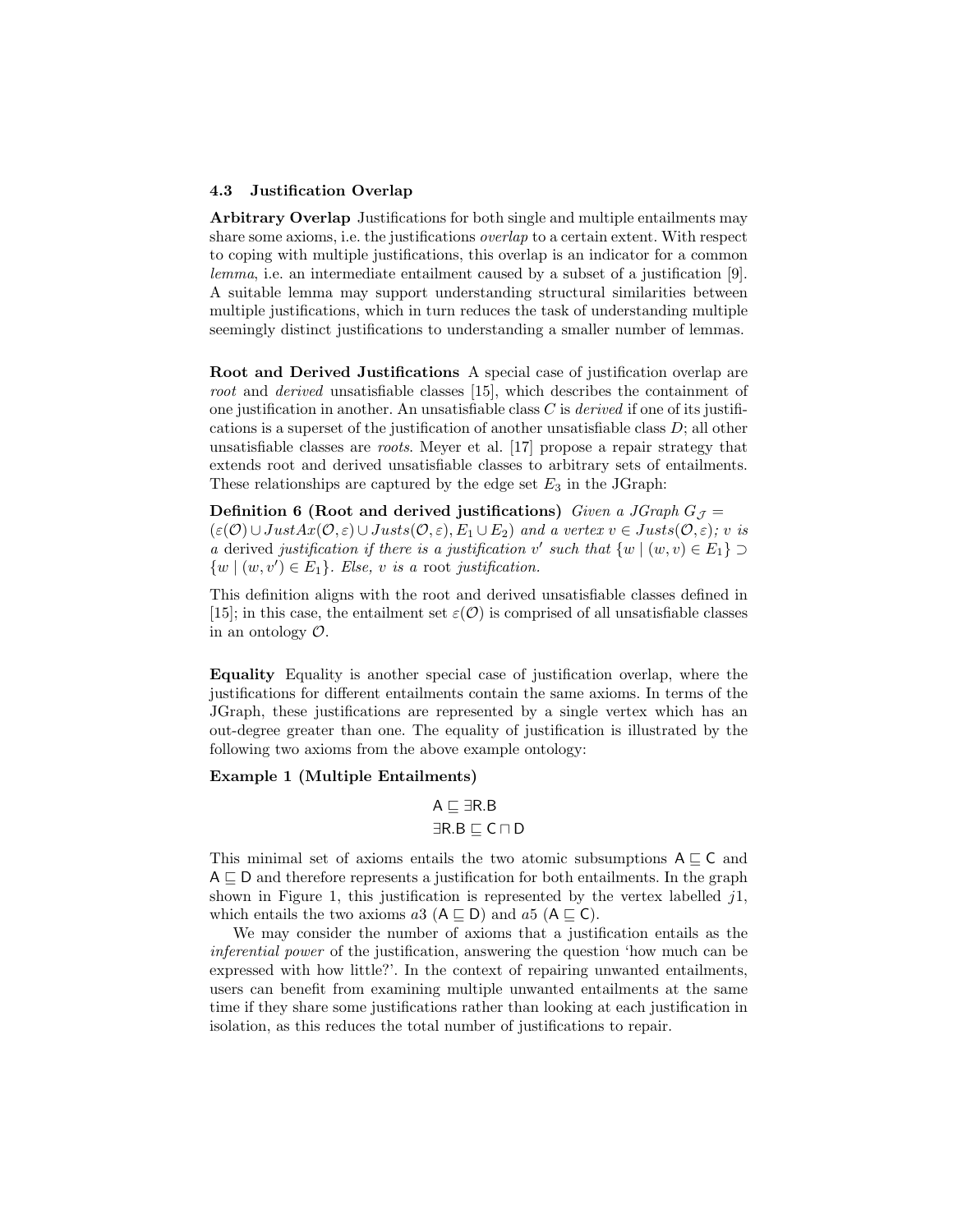Axiom Power The *power* of an axiom, also denoted as *arity* [23], is the outdegree of any axiom in  $JustAx(\mathcal{O},\varepsilon)$ . The respective axiom occurs in multiple justification, which corresponds to a justification overlap of size one. Key axioms are those axioms with the maximal out-degree. These provide informations about the ontology in two ways: With respect to repairing an unwanted entailment, the user may focus on removing or weakening the key axioms first, as they have the highest repair powers. Secondly, key axioms are those statements that contribute to a large number of entailments of the ontology, and are therefore structurally (not necessarily in the context of domain knowledge) relevant to understanding the ontology.

A set of axioms can be a justification for more than one entailment. Therefore, we need to consider how many entailments would be removed from the ontology through the removal or weakening an axiom in the repair process. The impact of an axiom is the number of entailments that would break in addition to the entailment we focus on, which corresponds to the out-degree of all justifications that the axiom has edges to.

## 4.4 Patterns

Two types of patterns can be identified in the context of the justificatory structure: (1) Graph surface patterns, and (2) isomorphism between justifications. A surface pattern is a structural similarity in the JGraph, such as matching subgraphs. Surface patterns in the JGraph reveal modelling similarities in the ontology, regardless of whether the justifications and axioms in the pattern also interact in a similar way. Highlighting a pattern of this type may support user understanding of the modelling in the ontology, while it may also be an indicator for isomorphic justifications.

Two justifications  $\mathcal{J}_1$  and  $\mathcal{J}_2$  are isomorphic [7] if there is an injective renaming from  $\mathcal{J}_1$  to  $\mathcal{J}_2$ , i.e. the axioms in the justifications have the same structure while using different class and property names. It can be claimed that if a person is able to understand  $\mathcal{J}_1$  (from a structural point of view, not considering domain knowledge), they can also understand  $\mathcal{J}_2$ . Making this sameness explicit may reduce the user effort required when faced with a large number of justifications in the debugging process, as it reduces the number of justifications that need to be examined.

#### 4.5 Components

The number of components of the graph provides a measure for the disjointness of justifications in the whole ontology. The disjointness of justifications strongly affects the justification computation process, which makes use of Reiter's Hitting Set Tree (HST) algorithm for diagnosis [21,22]. In the HST, the vertices are labelled with justifications and the paths constitute hitting sets, i.e. minimal repairs for the justifications. Optimisations for the HST algorithm are mainly based on closing a branch in the tree if the path to it is labelled with a superset of an existing path, which is not possible if the justifications are disjoint. This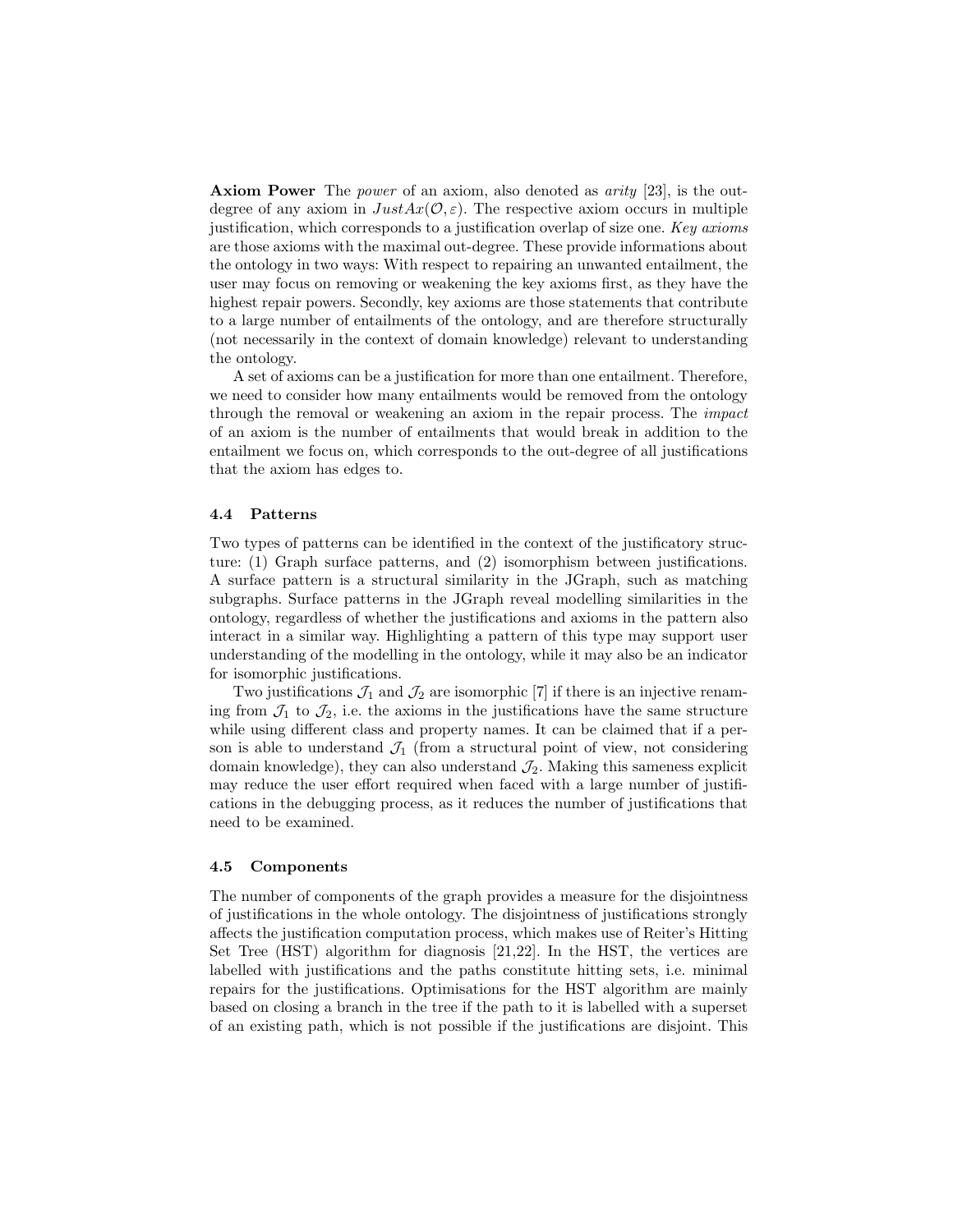leads to a rapid growth of the HST and has significant negative effects on the performance of computing all justifications for an entailment.

# 5 BioPortal Ontology Survey

In this section we apply the JGraph metrics on a corpus of ontologies used in bio-health applications. By analysing selected aspects of justificatory structure, we draw conclusions regarding the occurrence and the nature of multiple justifications in OWL ontologies. In a nutshell, the ontologies surveyed cover a wide range of justificatory structure from very lean to very rich, with size or DL flavour of the ontology being no indicator of its implicit structure.

## 5.1 Test Corpus: The NCBO BioPortal

The purpose of this study was to analyse the justificatory structure of a realistic and representative set of OWL ontologies. Thus, the test corpus was selected based on the following criteria: 1) The ontologies had to be publicly accessible. 2) In order to avoid hand-picking 'suitable' ontologies that may not be representative of naturally occurring ontologies, the choices were between a random sample of web ontologies, or an existing set from a web-based repository. 3) For the same reason, we focused on realistic ontologies that were actively used, i.e. ontologies that were built simply for training purposes (such as the Koala or Pizza ontologies) would be excluded. The NCBO BioPortal [18] repository meets all the above criteria while containing a large number of OWL and OWL-compatible ontologies; it was therefore selected as the test corpus for our survey.

The BioPortal provides ontologies from various groups from the biomedical domain, including the full set of daily updated OBO Foundry<sup>5</sup> ontologies, which are built based on common design principles. OBO ontologies use a flat-file format, which can be translated into OWL 2 and were therefore included in the test corpus.

Dataset At the time of downloading (12 March 2011), the BioPortal repository listed 226 latest versions of ontologies in OWL and OBO format, out of which 218 could be downloaded and parsed with the OWL API<sup>6</sup> parsers [10]. 8 ontologies could not be processed due to the file being not available under the given URL, or parsing errors. For each ontology the imports closure was downloaded and merged with the root ontology, while missing imports were ignored. We then extracted all entailed atomic subsumptions from the parseable OWL files and excluded those ontologies that did not contain any non-trivial entailments, which left us with 72 ontologies. At this stage, 5 ontologies were removed from the set as they could not processed by the justification generation and the JGraph framework due to their large size and number of entailments.

<sup>5</sup> http://obofoundry.org

<sup>6</sup> http://owlapi.sourceforge.net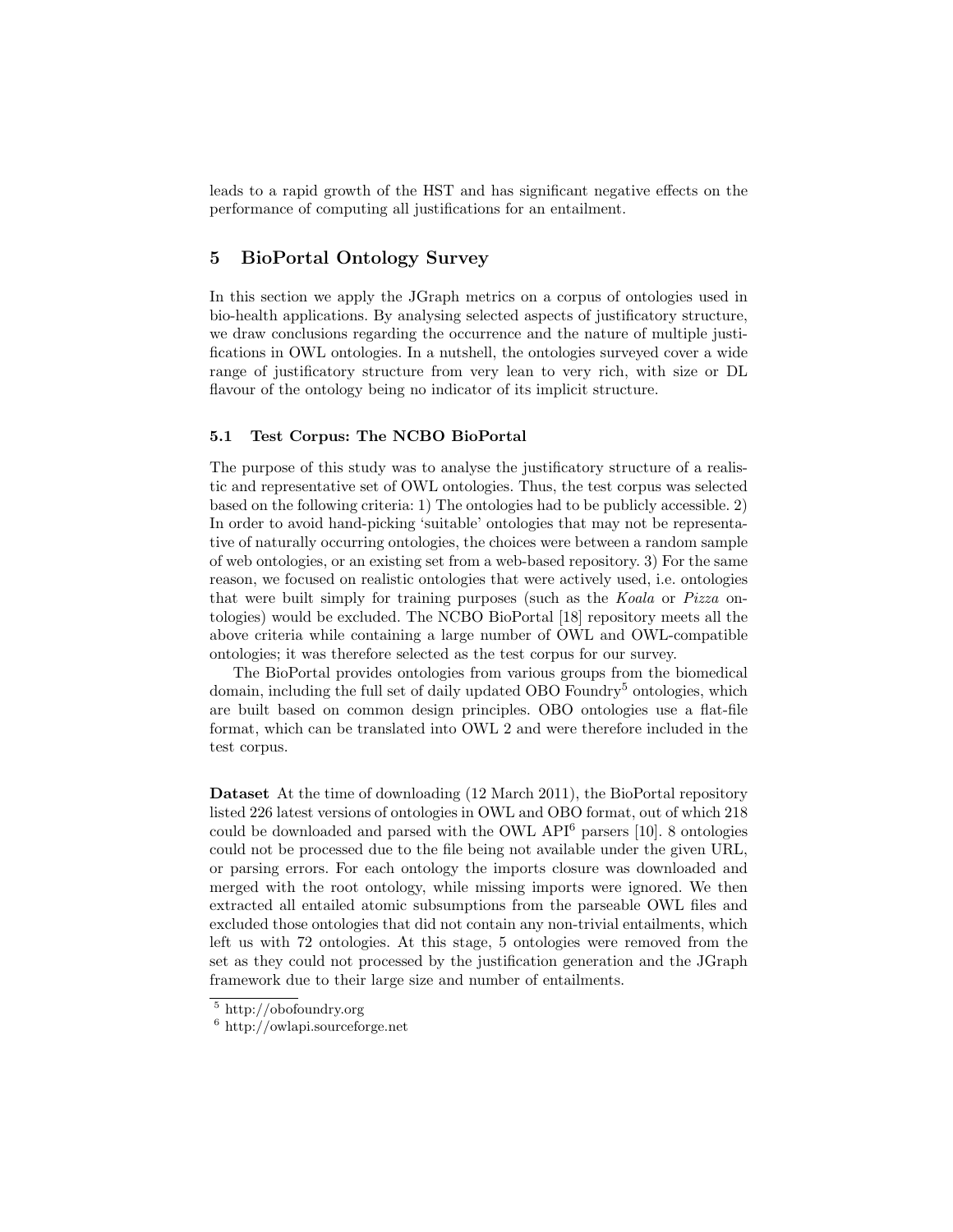The structural analysis of the remaining 67 ontologies was further restricted to only include ontologies with coherent TBoxes, i.e. ontologies that contained only statements about the concept hierarchy and no unsatisfiable classes. Both justifications for unsatisfiable classes and ABox entailments need to be treated differently from justifications for subsumptions between named classes; a separate investigation of the justificatory structure of both incoherent ontologies and ontologies with ABoxes are omitted due to space limitations, but are part of future work. This filtered out 20 ontologies with an ABox, and 5 ontologies with unsatisfiable classes, leaving us with 42 ontologies that contained non-trivial entailments for which the justifications could be generated and processed in the JGraph generator.

Imported Entailments In the next stage of data pruning, the import structure of the 42 ontologies was examined in order to determine to which extent entailments were imported from external ontologies. An entailment whose justifications contain only axioms from an imported ontology is classified as an 'imported entailment', whereas an entailment whose justifications contain only axioms from the importing ontology is called a 'native entailment' [6]. 28 ontologies did not have any imported entailments at all, which could be either due to them having no imports, the imported ontology having no entailments that matched our criteria, or missing imports, which were ignored in the preprocessing stage.

We found that 7 ontologies in BioPortal import the Basic Formal ontology (BFO), an 'upper' ontology for biological data which itself is contained in the BioPortal corpus. 3 of these ontologies had 70 imported entailments each, which all stemmed exclusively from BFO, and no native entailments. The remaining 4 ontologies had the 70 imported entailments from BFO, plus additional entailments which were either native or imported from ontologies other than BFO. A further 7 ontologies had imported entailments from other ontologies, which, in most cases, could be attributed to the ontology intentionally being split up over several files. For example, the Chemical Information ontology (76 entailments) had 1 native entailment, 72 imported entailments from an ontology titled 'cheminf-external', and 3 entailments from 'cheminf-core'.

In order to prevent skewed results due to the dominance of BFO, the ontologies which imported BFO were also removed from the set (while BFO itself remained in the corpus). This left us with 35 ontologies which had only native (or mixed) non-trivial entailments from a coherent TBox, which could be processed by the JGraph framework.<sup>7</sup>

<sup>7</sup> Due to space limitations and the wealth of data obtained in the experiments, we have to omit tables and graphs displaying the results. The raw data from the graph analysis as well as detailed overview tables are available from http://owl.cs.manchester.ac.uk/research/publications/supportingmaterial/iswc2011-juststruct.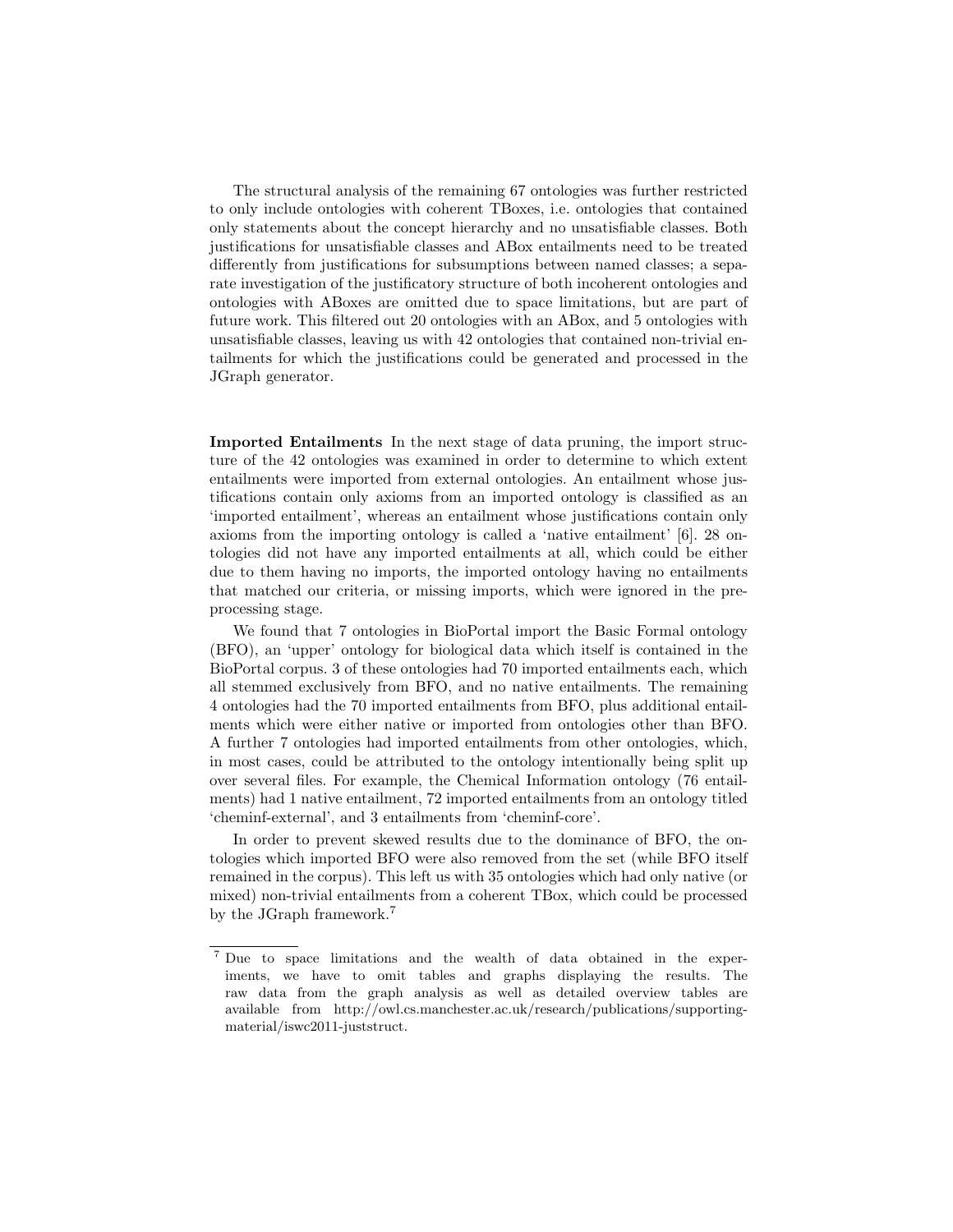#### 5.2 Results and Analysis

Entailments From the 35 ontologies, 12,010 non-trivial entailments were extracted, with a total of 7,176 distinct non-trivial justifications. In addition, 2,340 self-justifications were found, i.e. 2,340 entailments were asserted in the ontologies while also having additional justifications. The average number of non-trivial entailments across all ontologies is 343, which is mainly affected by the large number of entailments in the NCI Thesaurus (7,862), and the Experimental Factor ontology (1,787), which deviates by an order of magnitude from the other ontologies.

The majority of ontologies (74.3%) that produce non-trivial entailments has 100 or less entailments. Surprisingly, small numbers of non-trivial entailments occurred in some of the largest ontologies with high DL expressivity, such as the MaHCO ontology  $(\mathcal{ALCHIQ}(D), 13,844 \text{ axioms}, 26 \text{ non-trivial entailments})$ and Cardiac Electrophysiology  $(SHF(D), 176, 113$  axioms, 19 non-trivial entailments).

As we can see from these examples, the size of an ontology does not necessarily affect the number of non-trivial entailments. This is confirmed by the Spearman's rank coefficient<sup>8</sup> of  $\rho = 0.18$ , which indicates that there is no correlation between the two values.

Multiple Justifications The average in-degree for the JGraph vertices representing entailments is 1.3 (standard deviation  $\sigma = 4.4$ ), not counting the selfjustifications (i.e. the justification which is the asserted axiom itself). In particular, only 10 out of the 35 ontologies (28.6%) have exactly one justification for each of its entailments;  $927$  ontologies (57.1%) have between one and 2 justifications per entailment; and 5 (14.3%) ontologies have an average of more than 2 justifications per entailment.

The largest number of justifications for a single entailment (236) can be found in the Gene Ontology Extension, an ontology that has several entailments with more than 100 justifications each, followed by the Experimental Factor ontology, which has 20 entailments with 16 or more justifications each. There exists no correlation between the size of an ontology and the number of justifications per entailments ( $\rho = -0.21$ ), so neither size nor expressivity of an ontology are an indicator for multiple justifications.

The occurrence of multiple justifications in 71.4% of the surveyed ontologies, as well as the large maximal number of justifications per entailment in some ontologies shows that both the computational requirements as well as the cognitive complexity of multiple justifications can pose a significant challenge when dealing with OWL ontologies found in practice.

<sup>8</sup> Values for Spearman's rank coefficient range from -1, which indicates a perfect negative correlation between two variables, to  $+1$  (perfect positive correlation), with 0 indicating no correlation.

 $9$  Only 11 out of the 800 justifications in the NCI Thesaurus have multiple justifications (2 and 3 respectively), which yields an average of 1 justification per entailment after rounding.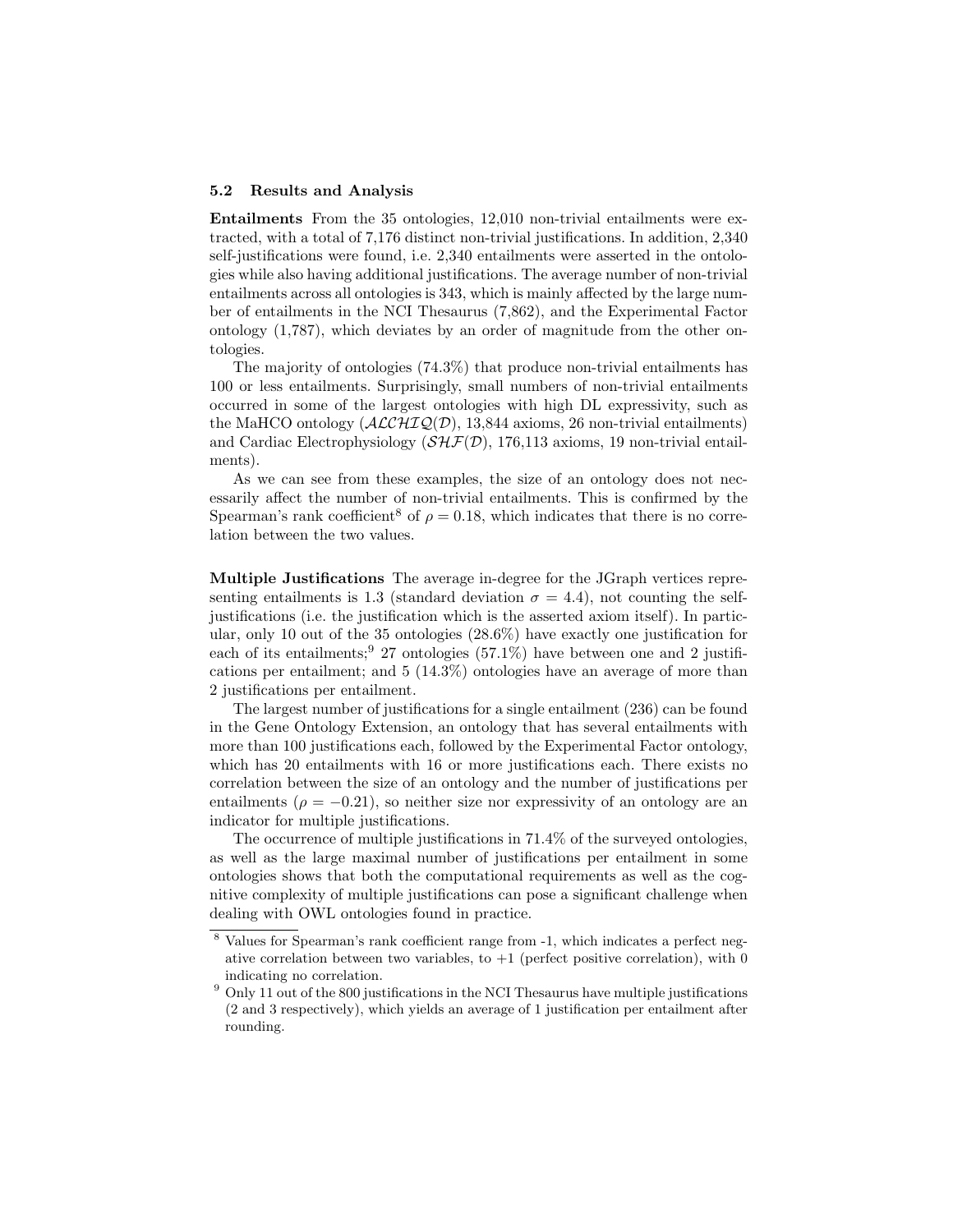Self-Justifications In the surveyed corpus, 2,340 of the 12,010 entailments have self-justifications, which means that the entailments are asserted as well as inferred through additional reasons in the ontology. While the occurrence of self-justifications is common (e.g. due to the entailment simply being a sideeffect of some axioms in the ontology), it is surprising that 8 ontologies do not contain any self-justifications, despite large numbers of both entailments and justifications. On the other extreme, one ontology, the Software Ontology, has a self-justification for each of its 332 entailments; a detailed discussion of this ontology follows in Section 5.2.

Size of Justifications The average size of justifications in the ontology is 5.9 axioms ( $\sigma = 4.0$ ), with a maximum size of 20 axioms for a justification in the NCI Thesaurus. We have to emphasize that the justifications were only computed for direct subsumptions; this means that large justifications cannot stem from long subsumption chains. The largest justifications were found in the Gene Ontology Extension (average size: 9.5 axioms) and the NCI Thesaurus (9.6 axioms), with the latter having over 300 entailments that have justifications of size 10 or larger.

All 35 ontologies have an average justification size of less than 10 axioms, which gives us a useful indicator of the potential cognitive complexity of understanding justifications: While there are some extreme cases, such as the NCI Thesaurus, most ontologies produce justifications with a size that can be deemed 'manageable' by human users. As with the number of justifications per entailment, we cannot detect any correlation between the size of an ontology and the average size of its justifications ( $\rho = 0.11$ ).

Activity Regarding the number of axioms of the ontology that participate in justifications, the largest total numbers can be found in the NCI Thesaurus (6,479 axioms) and the Experimental Factor ontology (3,813 axioms). Interestingly, when taking into account the total size of the ontology, the NCI Thesaurus only uses 4.4% of its axioms in justifications, whereas the axioms occurring in justifications in Experimental Factor make up 53.7% of the whole ontology, with both ontologies having relatively large numbers of entailments (7,862 and 1,787 entailments respectively). This state is reflected by the average number of entailments per justification, i.e. the inferential power of the justifications in the ontology: While the NCI Thesaurus has an average of 9.8 entailments per justification, the justifications in Experimental Factor only have 1.2 entailments each.

The majority of ontologies in the corpus (21 out of 35) have comparatively small numbers (less than 100) of axioms that participate in inference, regardless of the size of the ontology. Not surprisingly, there is a strong correlation between the total number of non-trivial entailments of an ontology and the number of axioms that participate in the justifications for these entailments ( $\rho = 0.9$ ).

Axiom Power The average axiom power across all ontologies in the corpus is 3.0, which means that, on average, an axiom occurs in 3 justifications. While only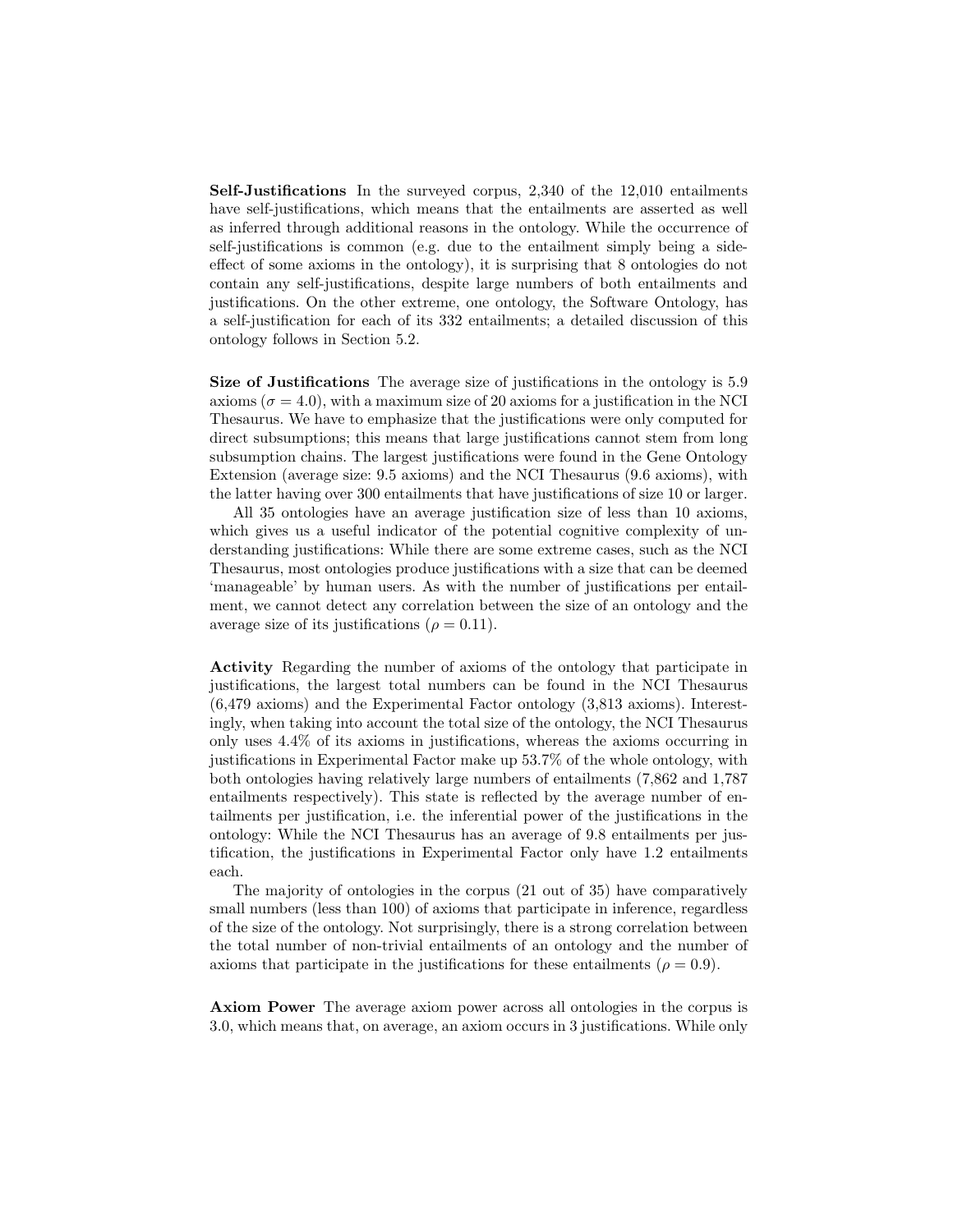4 ontologies have an average axiom power of exactly 1.0, all remaining ontologies have surprisingly high-power axioms. More than half of the ontologies  $(54.3\%)$ contain at least one axiom which occurs in 9 or more justifications, and 31.4% have axioms with a power of 20 or higher, peaking at one axiom that occurs in 510 justifications in the Experimental Factor ontology.

Again, this shows that considering justifications in isolation when debugging an ontology can lead to non-minimal repairs, e.g. by removing a different axiom from each justification rather than removing a shared axiom, which also causes an unnecessary overhead in terms of effort required.

Since the analysis of impact depends on a particular justification/entailment pair in the context of ontology repair, a general discussion on this metric is omitted.

Patterns One interesting case of patterns in the form of isomorphic justifications is the Software ontology  $(2,080 \text{ axioms}, \text{DL} \text{ expression})$ . Almost all of the 332 entailments have exactly one self-justification and one additional non-trivial justification which contains 2 axioms; in fact, only one of the justifications contains 3 axioms. 318 of these entailments are of the form  $X \sqsubset$  $R$  Software for  $X$  being some class name in the ontology, with all of the justifications of size two being structurally isomorphic and the equivalence axiom occurring in all 318 justifications:  $\mathcal{J}_i = \{R\;Software \equiv \exists is\_encoded\_in.R\;Language,$  $X \sqsubseteq \exists is\_encoded\_in.R$  Language $\}$ .<sup>10</sup>



Fig. 2. JGraph of the Biopax ontology, with 3 isomorph subgraphs

A similar pattern can be found in the Biopax ontology (Figure 2). The 3 isomorphic subgraphs are justifications for atomic subsumptions of the type  $A \sqsubset$ B which themselves are asserted in the ontology (i.e. they have self-justifications, just5, just6 and just9). 2 of the 3 justifications (just3 and just8) contain an axiom of the type  $A \subseteq \exists d.x$ , where d is a data property and x a data property value (in this case a string), together with a data property domain

 $10$  The ontology uses IDs for the class names, which we here display with their humanreadable labels instead.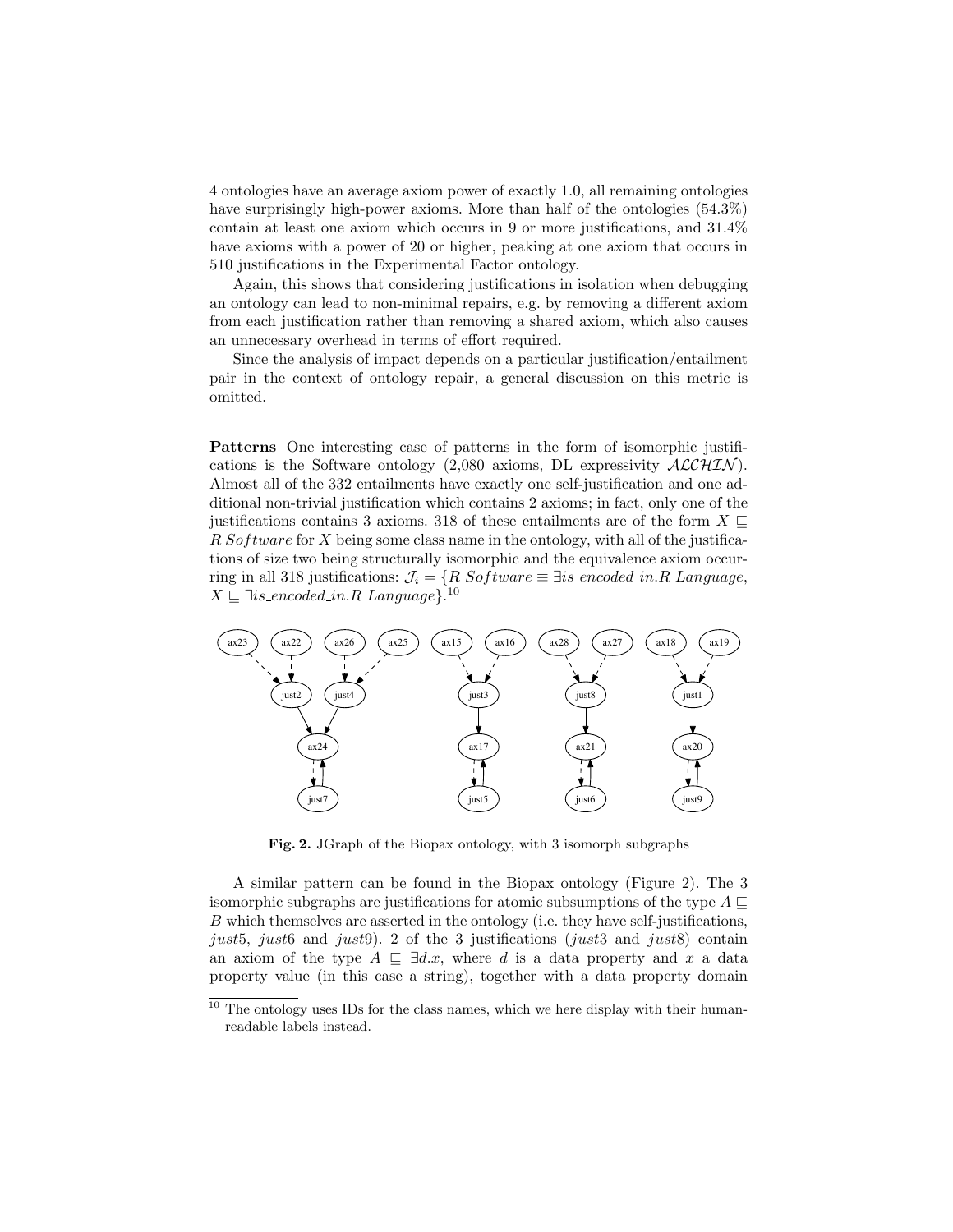axiom  $Domain(d, B)$ . Justification *just*1 contains axioms of the same structure with an object property and object property domain axiom instead. These 3 justifications have exactly the same surface structure in the graph, while not being strictly isomorphic.

This phenomenon highlights the importance of structural analysis of multiple justifications, as we can easily understand the nature of several hundred justifications (as in the case of the Software ontology) by examining only one justification and understanding the isomorphic structure, rather than dealing with every single justification independently.

# 6 Related Work

Structural analysis of (OWL) ontologies is an actively researched topic in the areas of ontology quality measurement, ontology integration, and ontology matching. Most of the frameworks developed for these purposes focus on analysing the asserted class hierarchy using basic metrics, such as the numbers of root classes, numbers of leaf classes and depth of the inheritance tree, to determine structural metrics of the ontology [25,27,1,19]. A more in-depth approach to analysing the asserted class graph is proposed in [12], which applies methods from Social Network Analysis for the purpose of comparing ontologies.

The research area of exploring structural relationships between the reasons for entailments of OWL ontologies is in its early stages. In one of the first approaches to analysing this implicit structure of ontologies, Vrandecic et al. [26] introduce ontology metrics that also consider the semantics of the ontology language, mainly focusing on the entailed statements of an ontology.

Root and derived justifications [15] provide a way of exploiting structural relations between justifications for multiple entailments. Focusing on root justifications can drastically reduce the number of justifications a user has to examine when attempting to repair unsatisfiable classes. In [17], the authors describe an extension for root and derived justifications to cover arbitrary sets of entailments beyond unsatisfiable classes. The focus of the work of root and derived justifications is to provide improved ontology debugging and repair support; there is no indication of inferring information about the ontology from its root and derived structure.

In [5], we introduce the notion of justificatory structure and conduct a preliminary survey on a set of ontologies. We analyse a small number of properties, such as the number of justifications per entailment, with findings indicating that the problem of multiple justifications for entailments is common in real-life OWL ontologies.

The characteristics of justifications in bio-ontologies in particular are the focus of a survey of the NCBO BioPortal [10]. In this study, the number of non-trivial entailments and justifications per entailment are analysed against the background of the ontology size and expressivity. It is found that a large number of ontologies contains non-trivial entailments, which indicates the use of inference in the ontology engineering process.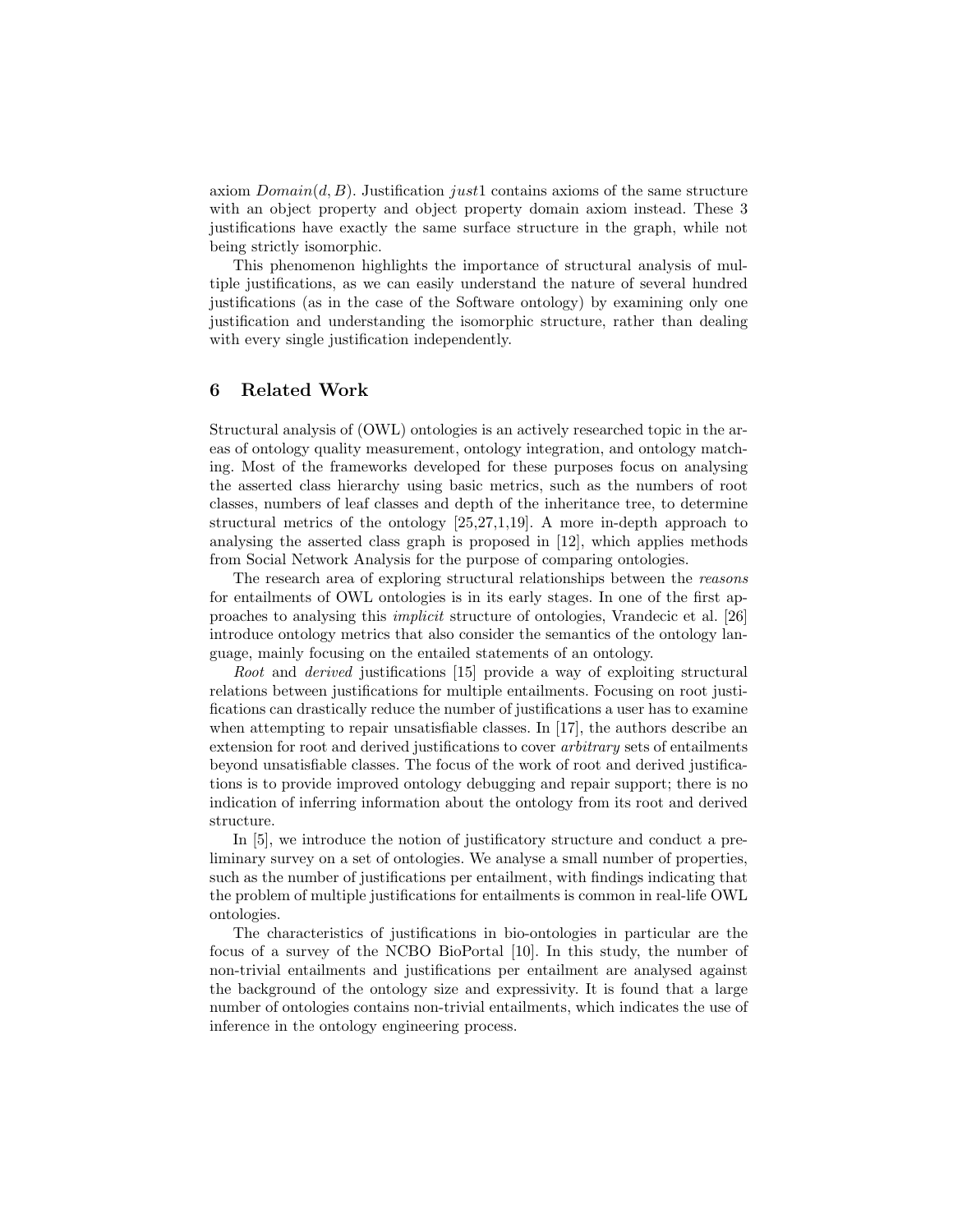# 7 Conclusion and Future Work

We have presented a graph-based framework that captures the relations between axioms, entailments and justifications of an OWL ontology. Analysing this justificatory structure of OWL and OWL-compatible ontologies from the NCBO BioPortal has clearly shown that multiple justifications do occur in a large proportion (71.4%) of the surveyed ontologies.

Furthermore, some ontologies have very large numbers of multiple justifications per entailment (up to several hundred), which poses a significant computational and cognitive challenge against the background of explanation support for ontology debugging tasks. We have found no correlations between the DL expressivity and size of an ontology and the complexity of its justificatory structure. With improved ontology development tool support and modelling patterns, we expect OWL ontologies to become more complex in the future, which may lead to a more complex justificatory structure. We can therefore conclude that it is necessary to focus attention on developing improved coping mechanisms for multiple justifications in order to reduce user effort and limit the computational load.

In our presentation of justificatory structure, we have also discussed and demonstrated structural relations between the justifications in an ontology, such as axiom power, patterns and justification overlap, which may be exploited for these coping mechanisms. Based on the axiom power analysis and the patterns found in the surveyed ontologies (e.g. the Software ontology), we have shown how structural analysis can drastically reduce the number of seemingly distinct justifications that have to be examined when attempting to understand the justifications in an ontology.

For future work, we plan to further explore justification overlap and lemmas, using approaches from formal concept analysis. This will provide us with the necessary structural information which can then be used to suggest to the user a suitable repair strategy when confronted with multiple justifications. Finally, as the current basic visualization of JGraphs is clearly limited in terms of scalability and the representation of most structural aspects, we aim to investigate approaches to developing a user oriented interaction framework.

## References

- 1. H. Alani and C. Brewster. Metrics for ranking ontologies. In Proc. of EON-06, 2006.
- 2. F. Baader, D. Calvanese, D. McGuinness, P. Patel-Schneider, and D. Nardi. The description logic handbook: theory, implementation, and applications. Cambridge University Press, 2003.
- 3. F. Baader, R. Penaloza, and B. Suntisrivaraporn. Pinpointing in the description logic EL+. Proc. of AAAI-07, 4667:52–67, 2007.
- 4. S. Bail, B. Parsia, and U. Sattler. Justbench: A framework for OWL benchmarking. In Proc. of ISWC-10, 2010.
- 5. S. Bail, B. Parsia, and U. Sattler. The justificatory structure of OWL ontologies. In Proc. of OWLED-10, 2010.